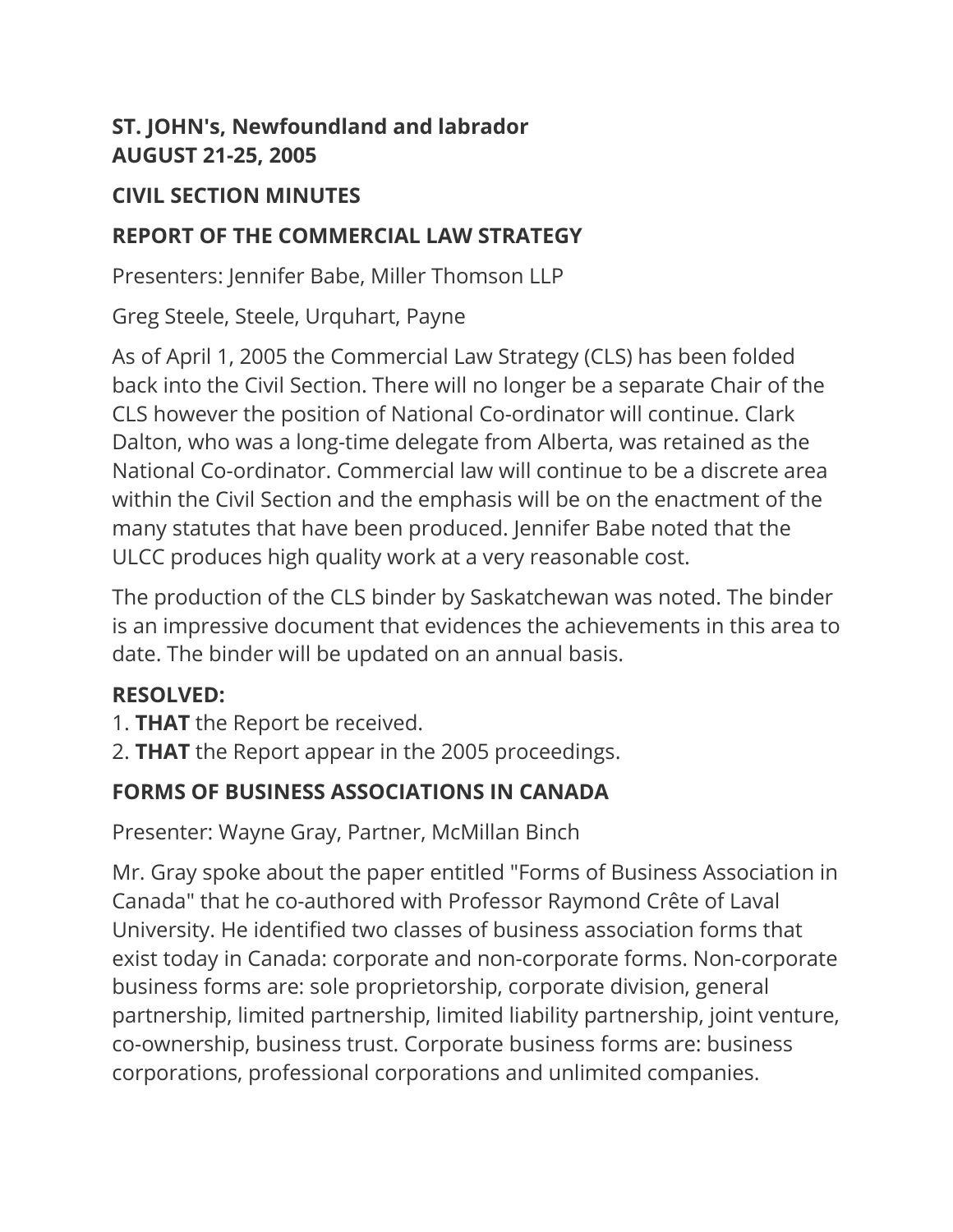In their paper, they analyzed the commercial and tax features of each business form, identifying the differences in the way each business vehicle is treated in common law jurisdictions and Quebec. For example, a sole proprietorship or partnership is not a legal person at common law or in the Quebec civil system in contrast to a corporation which has a separate legal personality. Joint venture and co-ownership on the other hand have uncertain legal status in common law jurisdictions, although there are specific rules in the *Civil Code of Quebec* dealing with co-ownership.

Non-corporate forms of business associations fall under provincial and territorial jurisdiction, though the presenter pointed out that it is unclear whether exclusive jurisdiction exercised by the provinces is derived from their authority in respect of property and civil rights under section 92 of the *Constitution Act, 1867*. Sole proprietorship is not governed by legislation in Canada; however, there are provincial and territorial laws providing for general partnerships and limited partnerships. Also, there are provincial and territorial laws on business names, though they vary widely.

With respect to corporate forms, there is the *Canadian Business Corporations Act* in addition to provincial and territorial laws on business corporations.

Mr. Gray discussed reform in this area of the law, recommending that the ULCC should consider implementing the following projects: uniform legislation for business trusts, limited partnerships, limited liability companies and extra-provincial licenses. According to him, developing uniform legislation on business trusts should be a priority.

#### **RESOLVED:**

- 1. **THAT** the Report be received.
- 2. **THAT** the Report appear in the 2005 proceedings.

3. **THAT** a Working Group be established to prepare a report in accordance with the direction given by the Conference with recommendations for a draft Uniform Act for consideration at the 2006 meeting.

# *UNIFORM FRANCHISES ACT*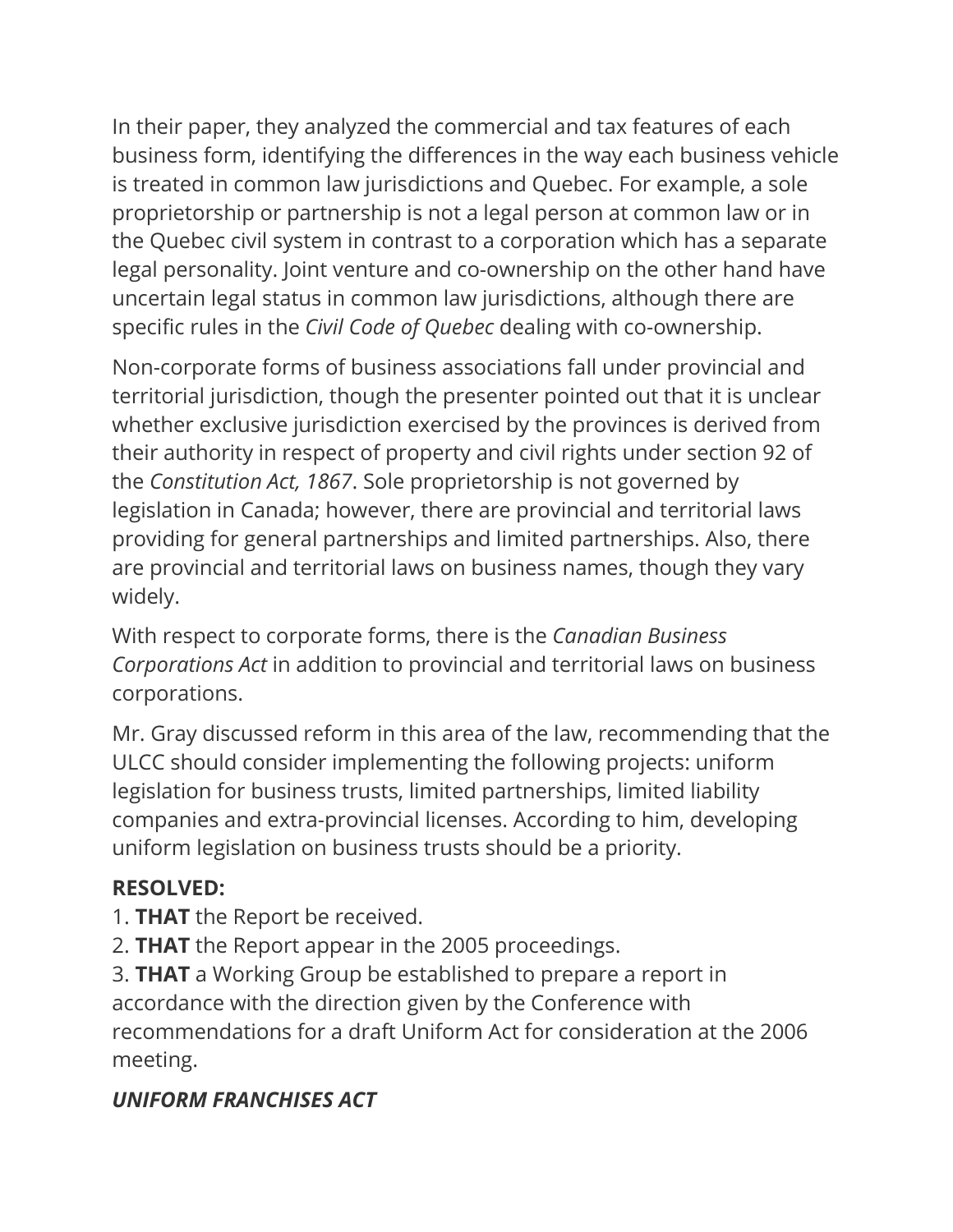Presenters: John Sotos, Sotos Associates, Toronto

Frank Zaid, Osler, Hoskin & Harcourt, Toronto

Messrs Sotos and Zaid, co-chairs, reported on the *Uniform Franchises Act* and associated regulations developed by their working group. The working group presented a draft *Uniform Franchises Act* at the 2004 ULCC, which was approved in principle. A resolution was passed at the Conference directing the working group to finalize the legislation and prepare regulations to be adopted at the 2005 ULCC.

The approach of the working group was to use the Ontario legislation as a working model, comparing it with the Alberta legislation, and making appropriate changes and modifications to ensure that the provisions of the proposed uniform law are clear and consistent. In addition, new provisions are included in the *Uniform Franchises Act* to make it comprehensive and in line with the realities of today's franchise industry.

The *Uniform Franchises Act* sets out a regulatory regime for the operation of franchises in Canada. It provides for the rights and obligations of franchisors and franchisees and other interested parties to a franchise. The proposed legislation also provides for dispute resolution, which includes mediation, and regulation-making authority for government.

The presenters noted that a change has been made to section 11(2) of the earlier version of the *Uniform Franchises Act*sent to ULCC delegates. The revised section allows provisions of a franchise agreement with respect to jurisdiction or venue to apply to a claim that has started in the court prior to the legislation coming into force in a particular province or territory.

The presenters also asked the ULCC to decide whether to exempt large franchisors from the requirement to include financial statements in disclosure documents for prospective franchisees. Although Alberta and Ontario statutes allow this exemption, the working group was of the view that there was no justifiable rationale, other than being consistent with the two provincial laws, to treat large franchisors differently from small ones and decided against it. As a result of renewed calls by some large franchisors for such exemption, the matter was referred to the ULCC for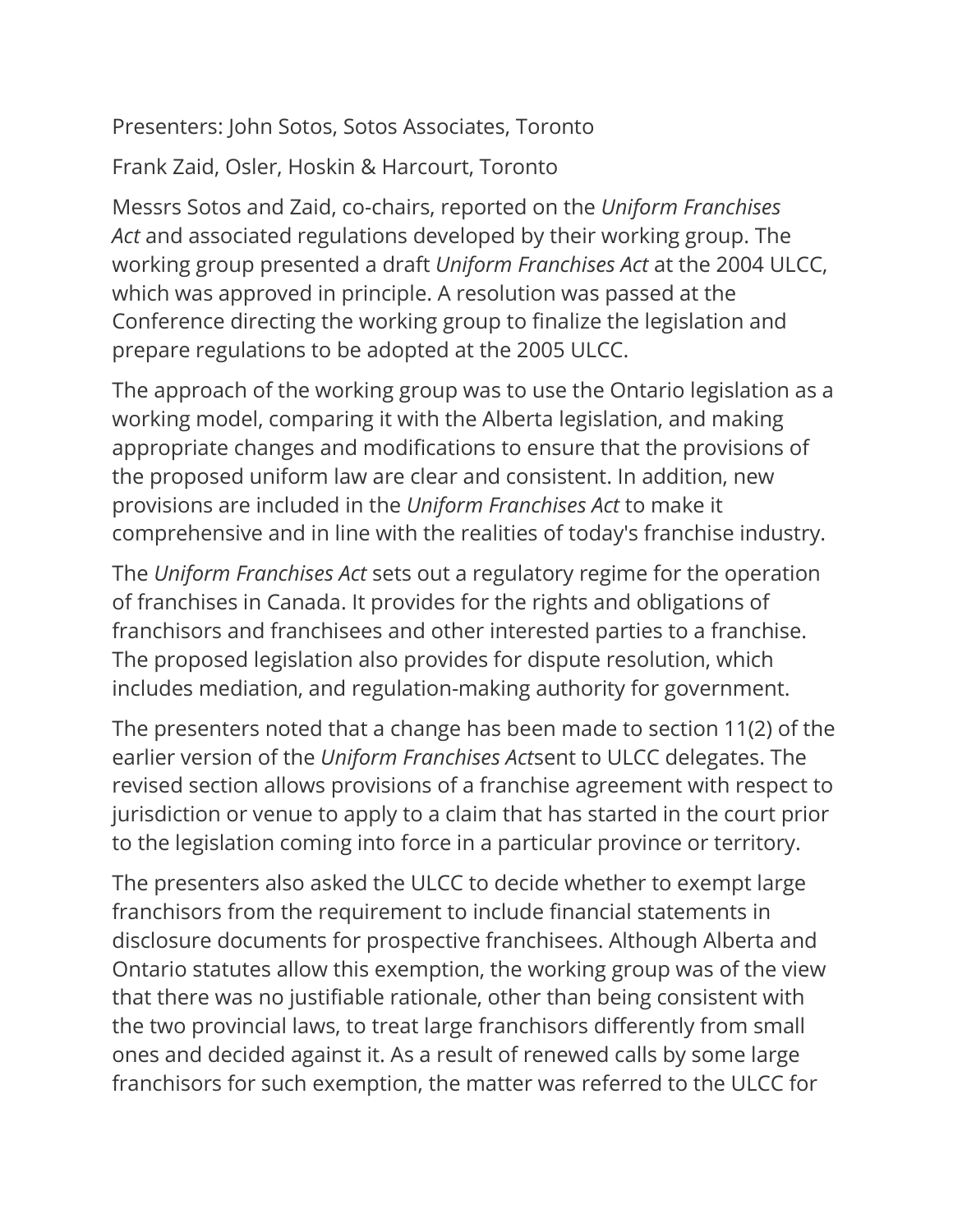guidance. The ULCC adopted the position of the working group not to grant large franchisors an exemption.

The *Regulation on Disclosure Documents* deals with information that is required in a disclosure document such as costs of establishing a franchise, earnings projection, financing, training, manuals and purchase and sale restrictions. It prescribes schedules that are required including those of current franchisees, businesses and franchise and business closure information. The Regulation also prescribes financial statements to include in a disclosure document and provides for certificates to be issued by a franchisor.

The *Regulation on Mediation* provides for the appointment of a mediator and the conduct of mediation to resolve a dispute between parties to a franchise agreement. There are rules for two types of mediation: prelitigation and post-litigation. The Regulation also prescribes forms to be used in mediation. The Regulation represents a significant and positive development in connection with the resolution of franchise disputes in the interest of all stakeholders.

#### **RESOLVED:**

- 1. **THAT** the Report be received.
- 2. **THAT** the Report appear in the 2005 proceedings.
- 3. **THAT** the *Uniform Franchises Act* and the uniform regulations be adopted and recommended to the jurisdictions for enactment.

## **INTER-JURISDICTIONAL CLASS ACTIONS**

Presenter: Rodney L. Hayley, Lawson Lundell LLP

Mr. Hayley reported on the work completed by the working group over the last year. While many options were explored, these having been discussed in the paper, the key recommendations of the working group is for the preparation of a uniform act to allow courts to certify, on an optout basis, a class that includes class members residing outside the jurisdiction. In support of this recommendation, it was also recommended that current rules governing jurisdiction should be changed to resolve conflicts between competing class actions and that a central class action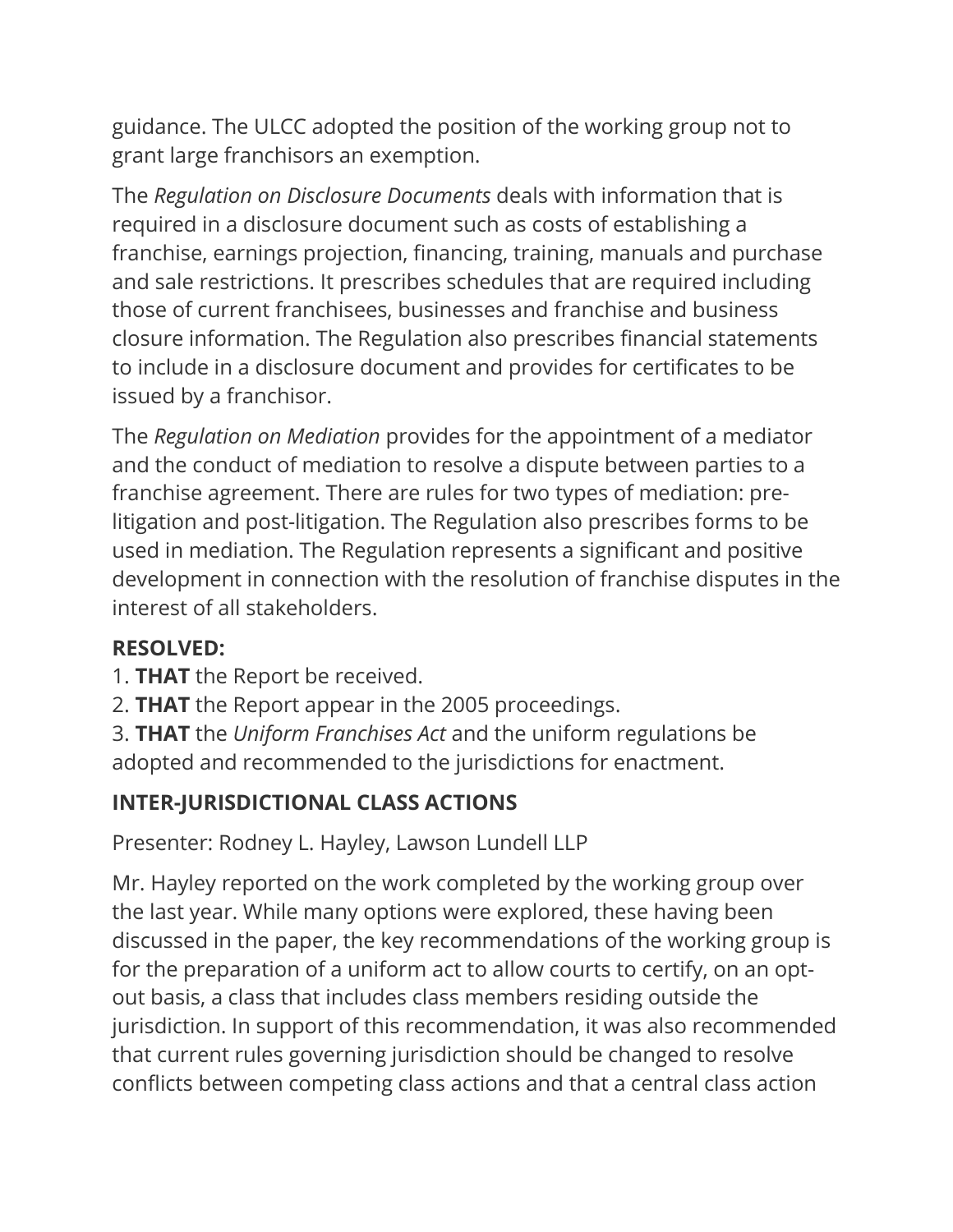registry be developed. Mr. Hayley reviewed the reasons why legislation in this area is necessary although he emphasized that there may be constitutional concerns, which have not been fully reviewed, regarding the enactment of legislation in this area.

#### **RESOLVED:**

1. **THAT** the Report be received.

2. **THAT** the Report appear in the 2005 proceedings.

3. **THAT** a Working Group continue and consider the policy issues raised by the Conference and in the paper.

## *UNIFORM LIMITATIONS ACT*

Presenter: John Lee, Ontario Ministry of the Attorney General

Mr. Lee reported on the work completed by the working group over the last year. The legislation in Alberta, Saskatchewan and Ontario were used primarily as models for the draft Act. The draft Act is not the product of consensus, but is a work based on compromises that were made during the development of the Act. Mr. Lee emphasized that given the amount of time the working group had to develop this legislation, and the nature and scope of the project, it was not possible to review every issue and every limitation period for every conceivable claim. In particular, real property limitation periods were not examined and Mr. Lee suggested that the May 2003 report of the Alberta Law Reform Institute on Adverse Possession and Lasting Improvements be referred to if a jurisdiction wishes to reform real property limitations law while implementing the uniform act.

Mr. Lee gave a description of the draft Act and noted that decisions need to be made by the Civil Section on the appropriate rule for contracting out of the Act and for the appropriate conflict of laws rule. In addition to the two options set out in the Report regarding contracting out of the Act, Mr. Lee noted that the working group also wished to present a third option at the meeting of the Conference. This third option would allow parties to agree to extend a limitation period, but only parties acting for business purposes would be permitted to extend or shorten a limitation period. The Conference decided that limitation periods set out in the Act may be extended, but not shortened, by agreement. The Conference also decided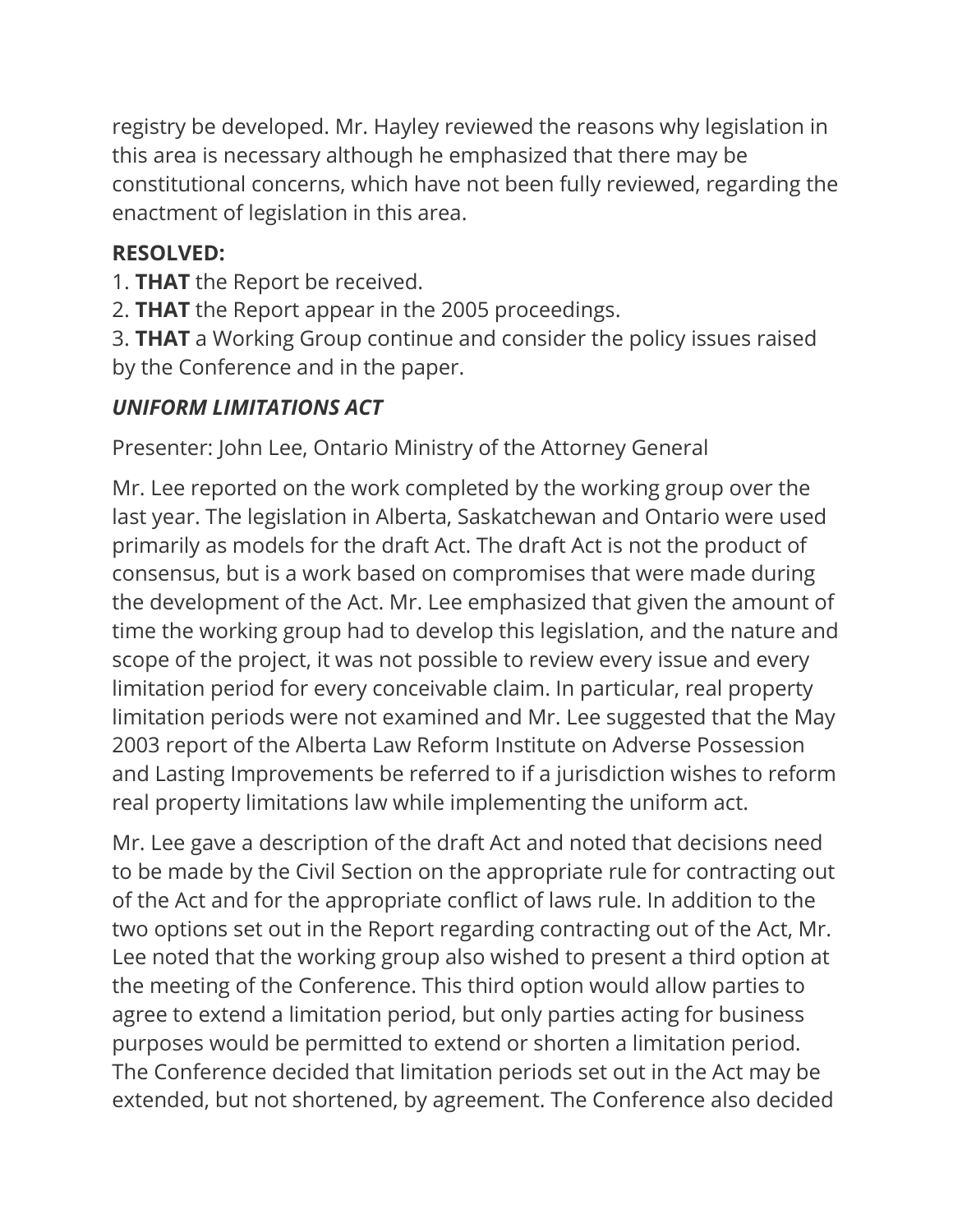that, for the purpose of applying rules regarding conflict of laws, limitations law should be considered substantive.

## **RESOLVED:**

- 1. **THAT** the Report be received.
- 2. **THAT** the Report appear in the 2005 proceedings.

3. **THAT** the *Uniform Limitations Act* be adopted and recommended to the jurisdictions for enactment.

## **INSURANCE ACT**

Presenter: Peter Lown, Alberta Law Reform Institute

Mr. Lown presented a brief summary of the late Professor Jim Rendall's paper outlining the reasons pro and con for developing specific limitations rules for actions under the Insurance Act. Professor Rendall supported a two-year period for insurance claims, but suggested that time should run in insurance cases only after notice by the insurer is given to the claimant that identifies the limitation period, that identifies the consequence of a failure to meet the limitation period and that advises the claimant to seek legal advice. Denial of a claim was considered too ambiguous for serving as the commencement point for the limitation period. Mr. Lown suggested that further work may be needed especially in light of the adoption of the regime set out in the Uniform Limitations Act as discussed in Mr. Lee's presentation.

# **RESOLVED:**

1. **THAT** the Report be received.

2. **THAT** the Report appear in the 2005 proceedings.

3. **THAT** the Civil Section Steering Committee continue to work with the Canadian Council of Insurance Regulators to address the issues raised in the Report and other issues that may arise.

# **THE NATIONAL CONFERENCE OF COMMISSIONERS ON UNIFORM STATE LAWS AND THE MEXICAN UNIFORM LAW CENTRE**

Presenters: Howard Swibel, President of NCCUSL

Jorge Cordero, President of MULC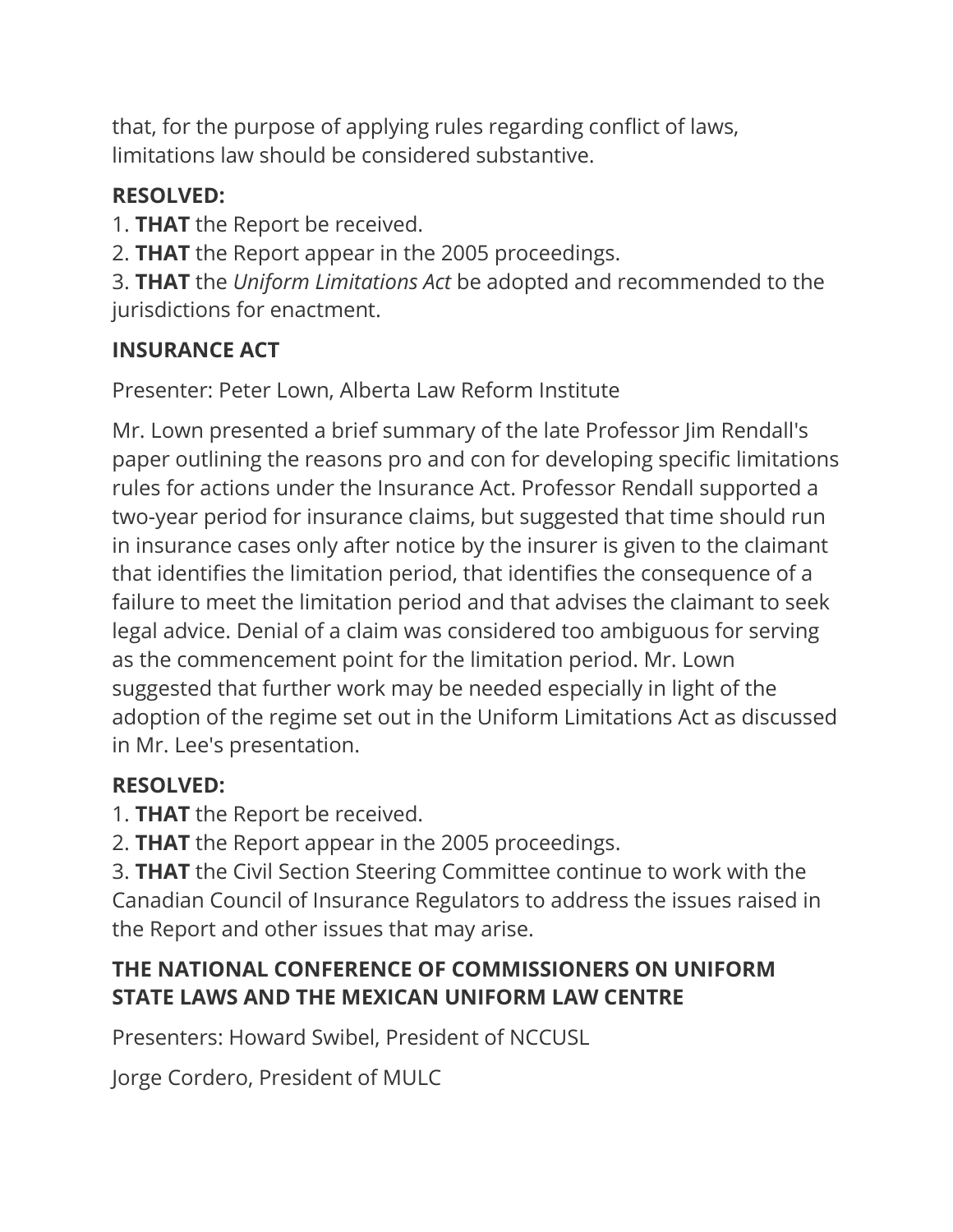The President of the National Conference of Commissioners on Uniform State Laws (NCCUSL), Mr. Howard Swibel, stressed the close links between the respective agendas of the ULCC and the NCCUSL. He spoke of the origins and purpose of NCCUSL and the current structure of working of the American Conference. He reported on the various projects undertaken by the NCCUSL in the fields of family law, real estate law, business law and commercial law. Child representation and child abduction fall into the first category; and in the second category, laws on assignment of rents and common interest ownership. In business law, an Act on mergers, conversions and transfers and another on agricultural cooperatives have been adopted. Current projects include the misuse of genetic information, the discovery of electronic records, interstate depositions, international child abduction, limited liability companies and the management of institutional funds.

The NCCUSL has also looked at sales law, consumer contracts and fraudulent transfers, with limited success. Unlike the ULCC, the NCCUSL does not generally work in the field of criminal law. It is involved in the law applicable to electronic transfers, the funding of charitable organizations, Native law and international developments. There was a discussion focused on the involvement of Native organizations in the NCCUSL.

Mr. Swibel spoke of the growing desire of NCCUSL to involve itself in international issues. He saw a natural link between the Mexican, Canadian and U.S. uniform conferences. As an example he expressed a wish to see a trans-border system established for the registration of personal property security. During the discussion, he stressed the links between this project and the Unidroit *Convention on International Interests in Mobile Equipment*.

Mr. Jorge Cordero, President of the Mexican Uniform Law Centre, said there is a growing awareness of the need for uniformity of laws within the Mexican border. This becomes critical as Mexico turns its attention to the international arena. He said that harmonized law represents a fusion of good ideas that can take advantage of opportunities. The law should respond to economic needs while respecting cultural identity. The time is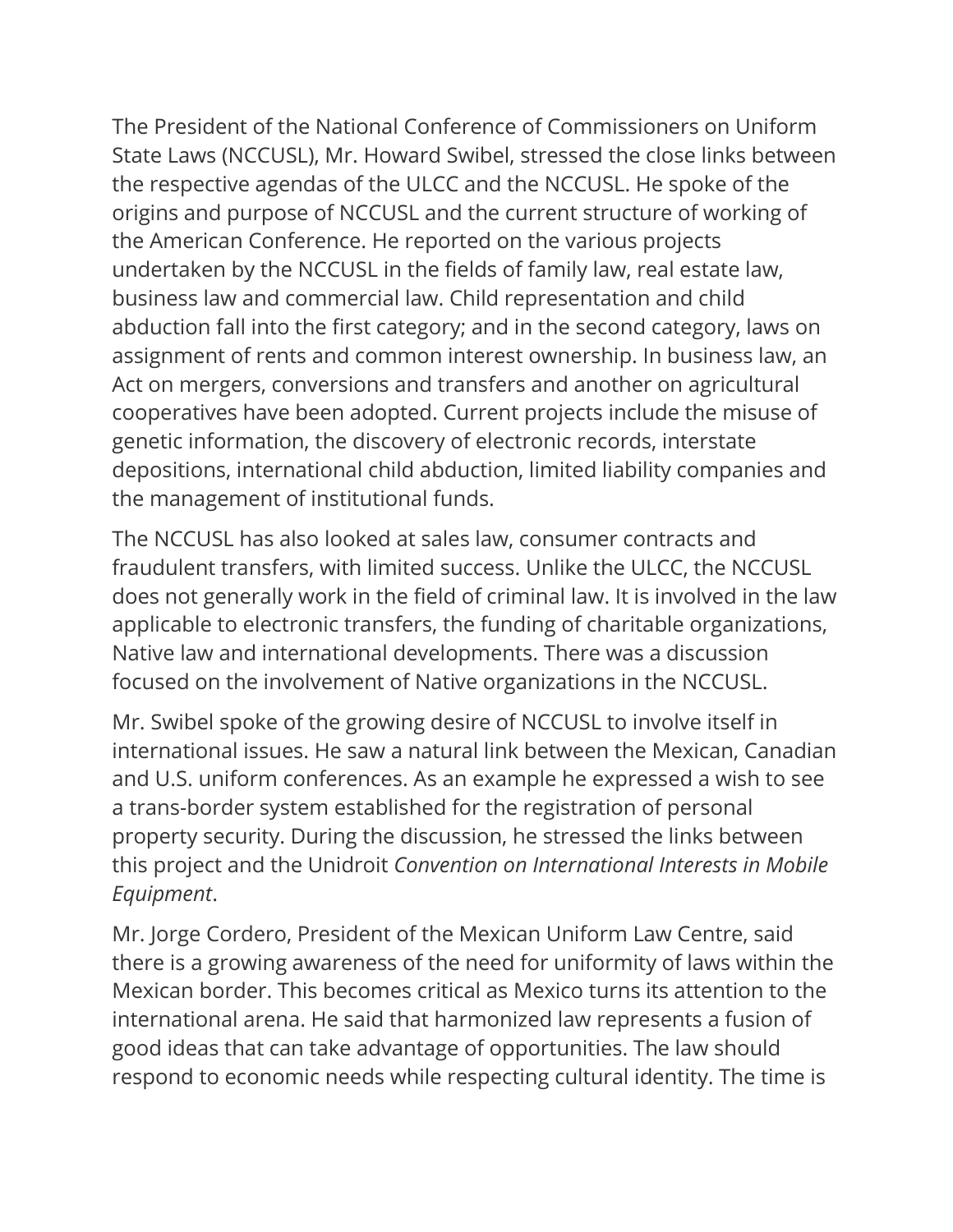past when lawmakers can think that they can pass laws in isolation that are intended to last forever.

Like the Americans Mexico is very interested in working with the ULCC to develop legal products that can be used in all three countries. In light of the developments in Europe, North America risks being left behind unless this sort of approach is considered.

#### **RESOLVED:**

1. **THAT** the Reports be received.

2. **THAT** a summary of the Reports appear in the 2005 proceedings.

3. **THAT** the Uniform Law Conference of Canada express its thanks to Mr. Howard W. Swibel, President of the National Conference of Commissioners on Uniform State Laws, and to Dr. Jorge Cordero, President of the Mexican Uniform Law Centre, for their informative presentations.

# *UNIFORM CHARITABLE FUNDRAISING ACT*

Presenters: Professor Albert Oosterhoff, University of Western Ontario

Ken Goodman, Ontario Ministry of the Attorney General

At the 2004 meeting of the conference a study paper was presented that outlined the issues concerning charitable fundraising in Canada. Some provinces have already begun to legislate in this area. The conference directed that a working group be assembled to prepare a Uniform Act and commentaries.

Professor Oosterhoff and Ken Goodman outlined the work of the project and reviewed the draft Uniform Act that had been prepared. The draft Act applies only to charities and not to other voluntary organizations. Registration under the *Income Tax Act* is sufficient for provincial purposes and additional registration at the provincial level is not required. The proposed legislation includes a broad definition of 'fundraising business' and includes a number of provisions detailing how solicitation may take place.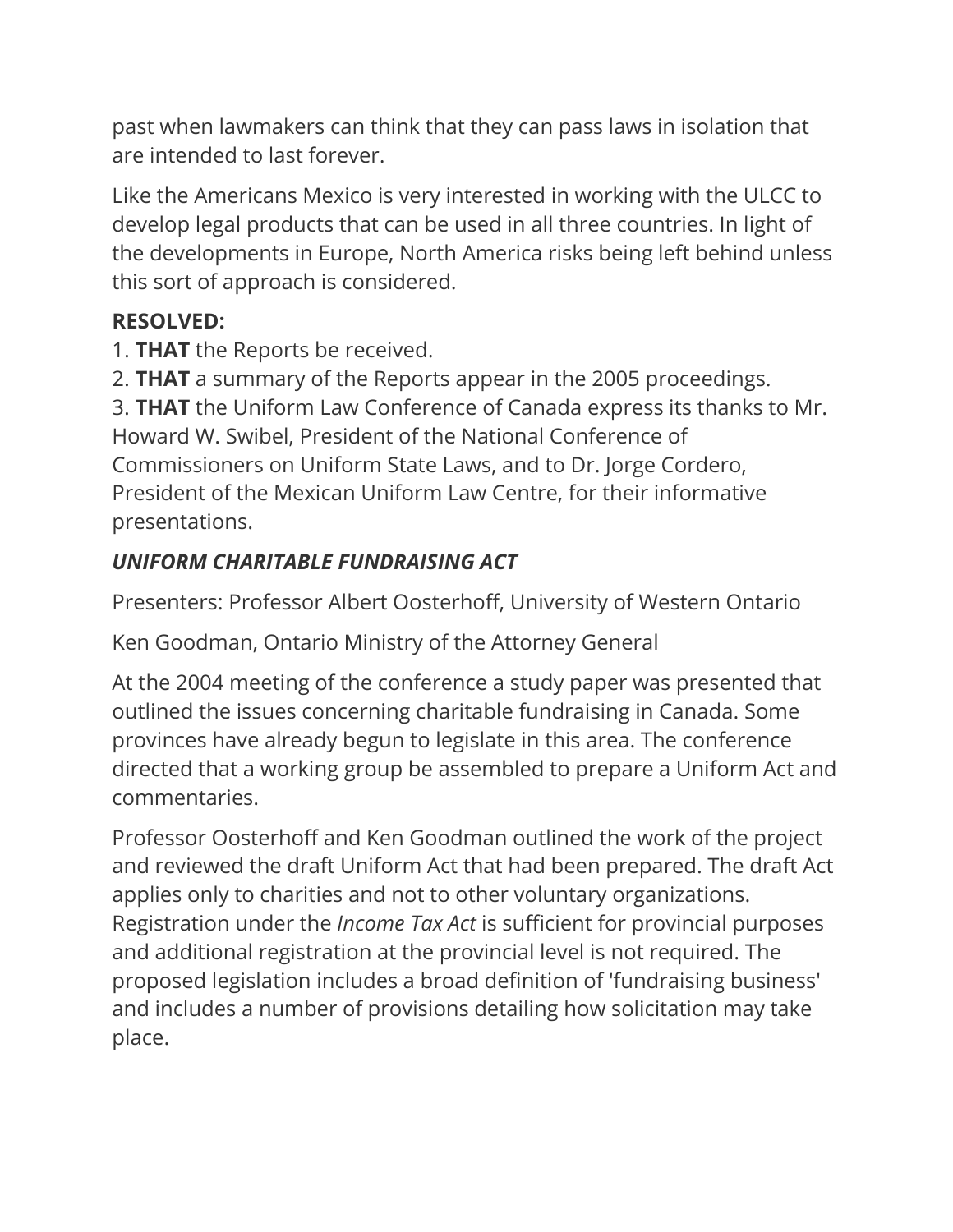While the draft Act regulates both fundraising businesses and charities it was noted that a province might wish to limit their legislation to fundraising businesses only. The proposed draft Act can be readily adapted to cover both fundraising businesses and charities or to regulate fundraising businesses only.

On behalf of the working group Professor Oosterhoff and Ken Goodman recommended adoption of the draft Uniform Act to the conference.

#### **RESOLVED:**

- 1. **THAT** the Report be received.
- 2. **THAT** the Report appear in the 2005 proceedings.
- 3. **THAT** the *Uniform Charitable Fundraising Act* be adopted and recommended to the jurisdictions for enactment.

#### *UNIFORM TRADE SECRETS ACT*

Presenters: Tony Hoffman, former National Coordinator, Commercial Law **Strategy** 

Clark Dalton, National Coordinator, Commercial Law Strategy

Mr. Dalton presented a paper entitled "A review of the Uniform Trade Secrets Act" authored by Mr. Hoffman, who participated in the discussion by teleconference. The *Uniform Trade Secrets Act* (UTSA), which was adopted by the ULCC in 1987, is yet to be enacted by a single Canadian jurisdiction.

The presenters reviewed the UTSA against the backdrop of the American law and the move toward the harmonization of international legal régimes as well as advances in information technology and the current business reality of the importance of knowledge and information. The review noted the difference in the way American and Canadian laws have dealt with trade secret issues. For instance, the law on trade secrets is codified in the US while it is based on common law in Canada. Also, US courts tend to adopt a property-rights-based analysis in determining the nature of a trade secret whereas Canadian courts tend to focus on the nature of the relationship between parties and whether such relationship could create a trade secret.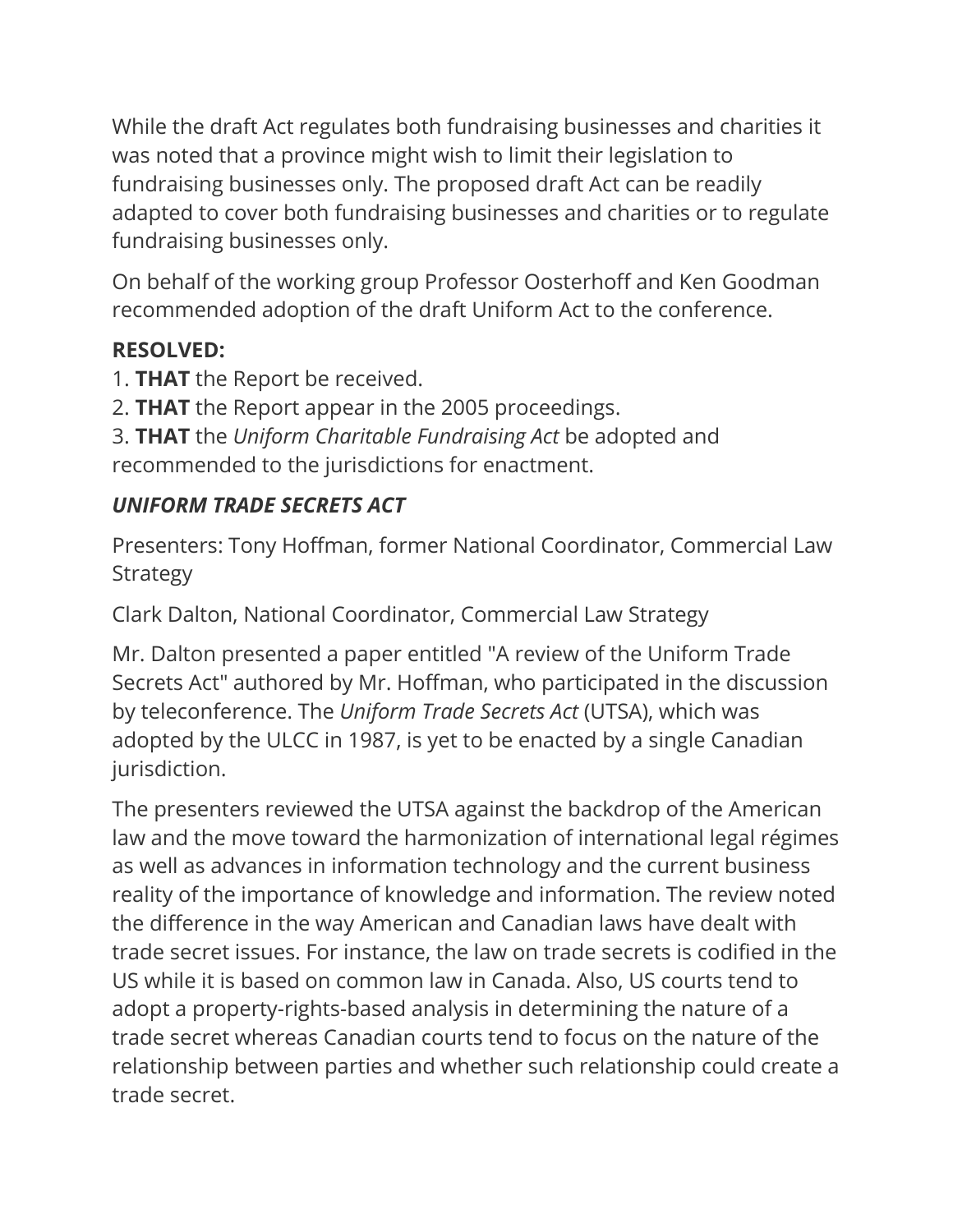They noted that the UTSA remains relevant, although a few provisions are in need of reform. Suggested areas of improvement include the definition of trade secret, the exclusionary provision relating to knowledge acquired in the course of work, what constitutes 'improper means' in the context of trade secret and defences. The presenters urged the ULCC to canvass Canadian jurisdictions on their interest in enacting the UTSA before embarking on reform of the legislation.

## **RESOLVED:**

- 1. **THAT** the Report be received.
- 2. **THAT** the Report appear in the 2005 proceedings.

**3. THAT** a review of the *Uniform Trade Secrets Act* be undertaken and a Report with recommendations be prepared for consideration at the 2006 meeting.

# **ARBITRATING FAMILY DISPUTES**

Presenters: John Gregory, Ontario Ministry of the Attorney General

Anne Marie Predko, Ontario Ministry of the Attorney General

Mr. Gregory gave a brief overview of arbitration legislation across the country. It was noted that application of the *Arbitration Act* to family disputes has become controversial in Ontario. This controversy stems from whether family disputes should continue to be arbitrable and enforceable if the parties have chosen to have them arbitrated according to religious law. Faith-based family arbitration appears to be legally valid under the arbitration laws of all the common law provinces. Former Ontario Attorney General Marion Boyd, in a 2004 report to the Ontario government, took the position that family disputes should be arbitrable based on religious law if certain safeguards are implemented. Mr. Gregory discussed a number of options that the Conference may wish to consider if the *Uniform Arbitration Act* is to be amended to increase protections for parties to family arbitrations or to exclude such arbitrations entirely.

# **RESOLVED:**

- 1. **THAT** the Report be received.
- 2. **THAT** the Report appear in the 2005 proceedings.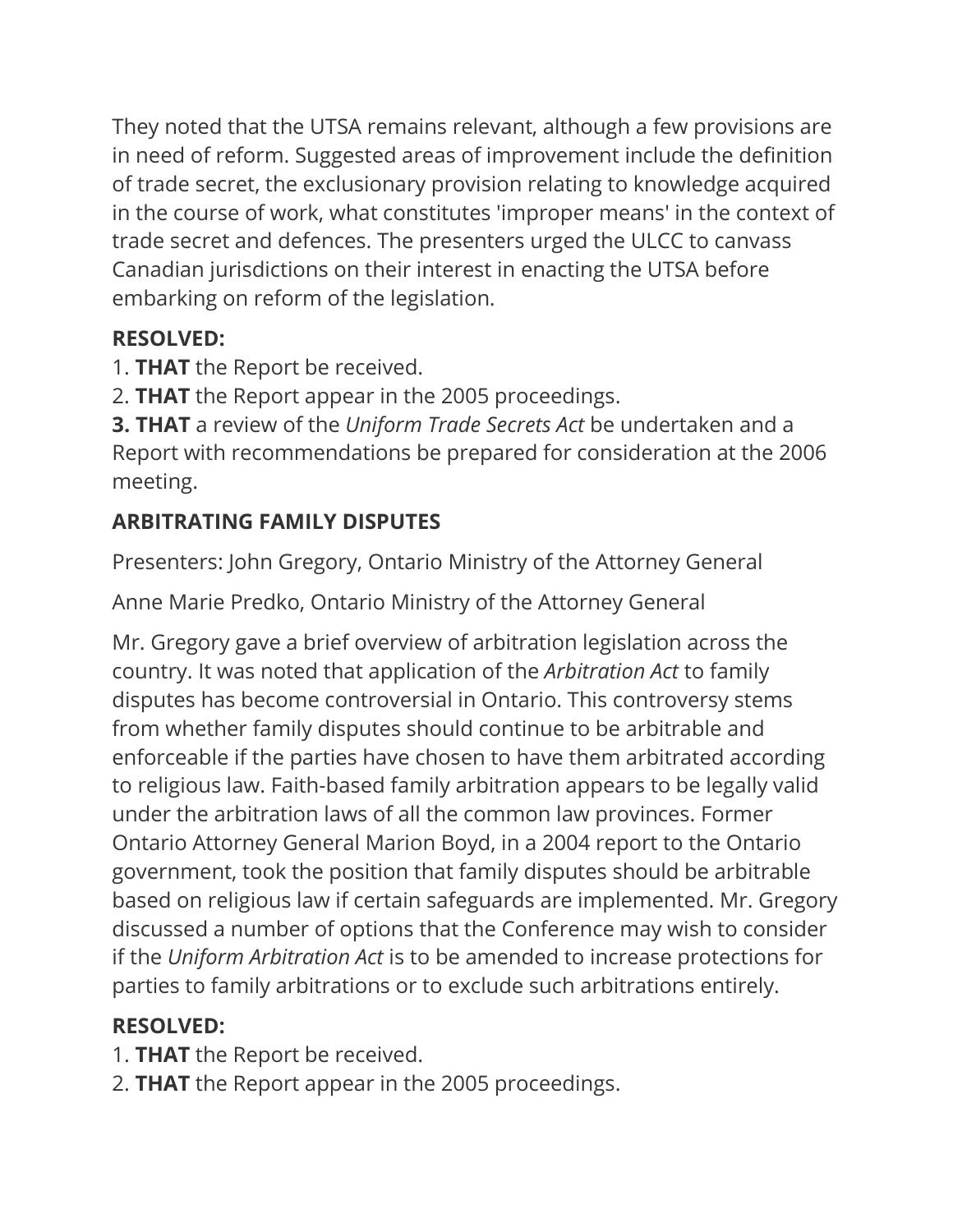3. **THAT** the Chairperson of the Civil Section organize a Working Group to review the *Uniform Arbitration Act* in the context of Faith Based Family Arbitration, to coordinate/collaborate with the Coordinating Committee of Senior Officials Family Law and to report back to the Conference in 2006.

#### **ARTIST COMPENSATION AND THE CANADIAN COPYRIGHT RÉGIME**

Presenter: J.F. Debeer, Professor, University of Ottawa

Professor Debeer's paper deals with the current state of artist compensation, taking a bird's eye view of recent legal developments, policy initiatives and general proposals designed to support Canadian cultural industries.

In analyzing the issue of artist compensation, he discussed three ways that Canadian cultural industries are currently supported: (1) granting proprietary rights, namely exclusive copyrights, to artists and intermediaries, (2) establishing non-proprietary rights of remuneration such as imposing levies on third party proxies - manufacturers and providers of related goods or services, e.g. Internet service providers and blank CD makers, and (3) providing public funding to creators of cultural products. His analysis also took into account the two broad categories of cultural players in the Canadian market: (1) artists, e.g. authors and performers and (2) corporate intermediaries, e.g. producers and intermediaries.

Professor Debeer concluded that Canadian copyright law does not need radical reform but some tweaking, although there are unjustifiable barriers to efficient use of cultural products. According to him, there is no reason to impose liability on third-party proxies - Internet service providers or digital equipment manufacturers, for example - in order to deal with perceived market failures. What is necessary is to reduce dependence on copyright royalties and levy revenues as primary means to support Canadian cultural players and products.

## **RESOLVED:**

- 1. **THAT** the Report be received.
- 2. **THAT** the Report appear in the 2005 proceedings.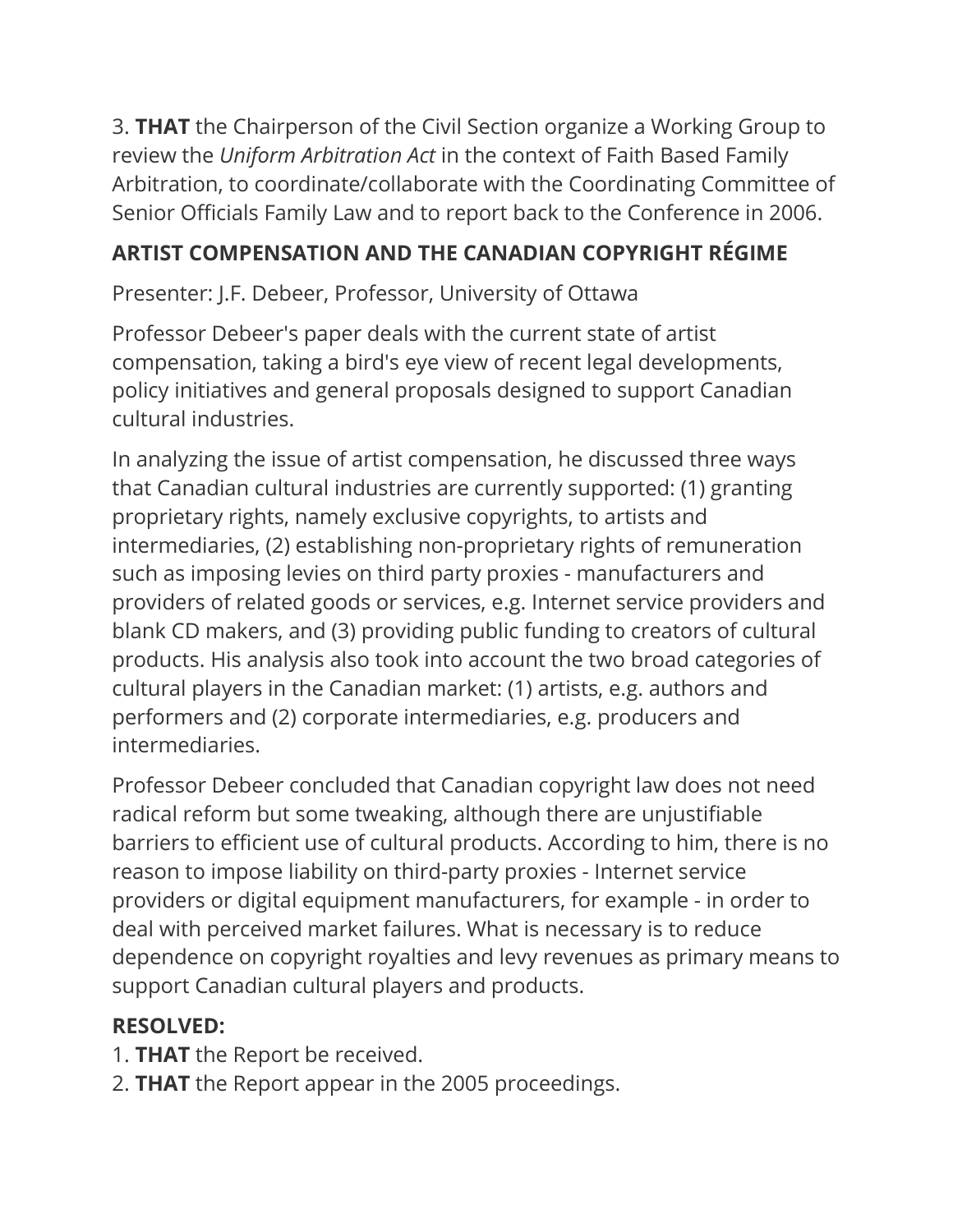#### **ENFORCEMENT OF ORDERS AND JUDGMENTS RELATING TO**

#### **MINIMUM EMPLOYMENTS STANDARDS**

Presenter: Frédérique Sabourin

Ms. Sabourin noted that all provinces and territories except Quebec mutually recognize and enforce each other's orders and judgments related to employment standards. The *Uniform Enforcement of Canadian Judgments Act*, the *Uniform Enforcement of Foreign Judgments Act* and the *Uniform Enforcement of Canadian Judgments and Decrees Act* do not expressly exclude such orders and judgments from their scope. Ms. Sabourin recommends that the statutes be amended to exclude orders and judgments relating to minimum employment standards. This is because reciprocity should continue to be the basis for the enforcement of these orders and judgments, as costs for representing employees in the system is borne by individual jurisdictions. Ms. Sabourin also suggested that it may be appropriate for a review of the law related to employment standards with the goal of harmonizing this area of the law.

# **RESOLVED:**

1. **THAT** the Report be received.

2. **THAT** the Report appear in the 2005 proceedings.

3. **THAT** the Civil Section Steering Committee assess whether orders and judgments relating to minimum employment standards should be expressly excluded from ULCC enforcements Acts and the advisability of enhancing and harmonizing the current legislation in this field in consultation with the authorities responsible for administering minimum employment standards in Canada.

# **RECIPROCAL ENFORCEMENT OF TAX JUDGMENTS**

Presenter: Frederique Sabourin

Ms. Sabourin noted that the *Uniform Enforcement of Canadian Judgments Act* (UECJA) and the *Uniform Enforcement of Canadian Judgments and Decrees Act* (UECJDA) do not expressly exclude tax judgments and orders. The *Civil Code of Quebec* allows for the enforcement of tax judgments from other Canadian provinces and territories only if those provinces and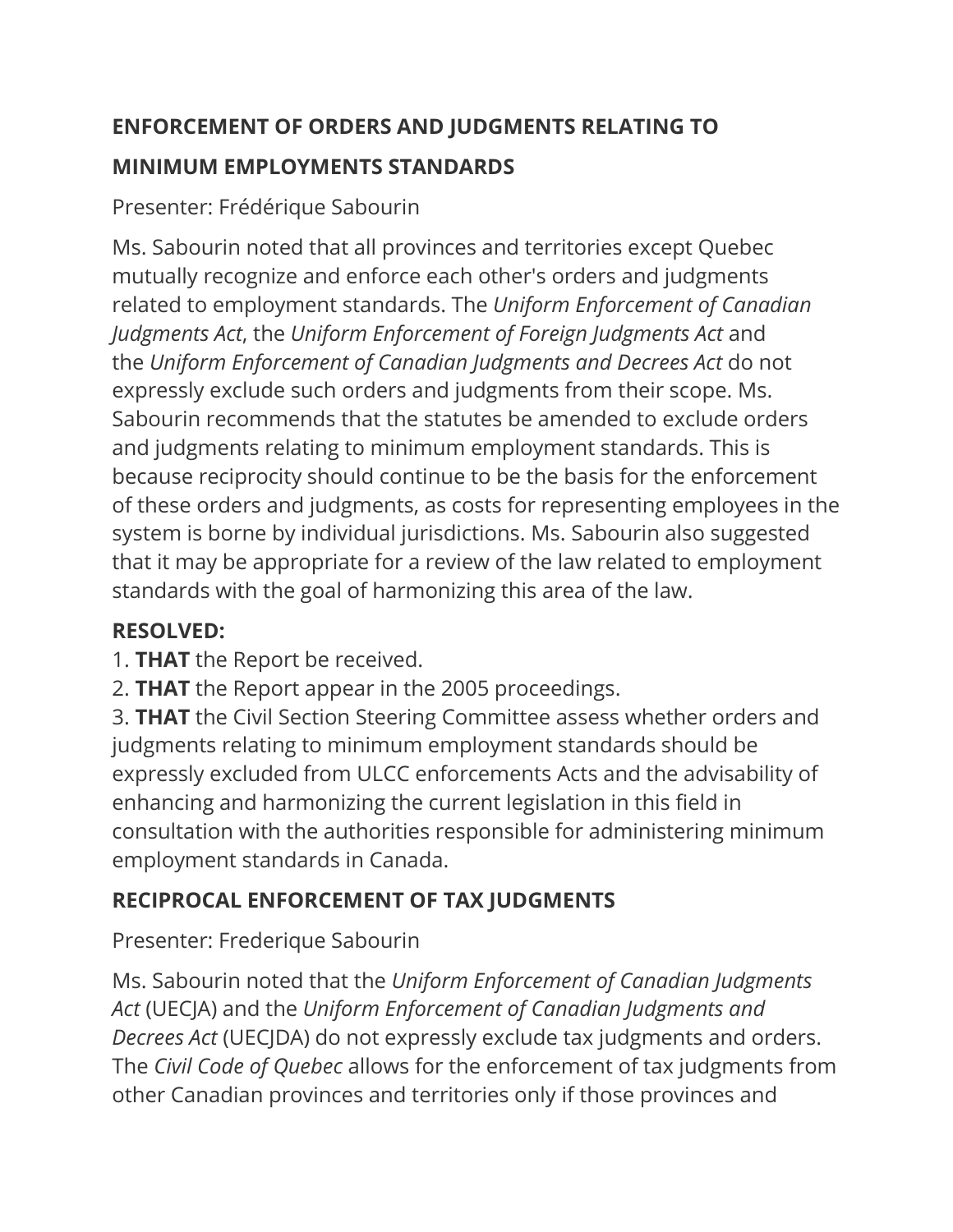territories recognize and enforce Quebec judgments. However, other provincial and territorial tax statutes do not contain specific provisions dealing with reciprocal enforcement of tax judgments and orders. Ms. Sabourin suggested that, in her view, tax judgments and orders do not fall within the scope of the Uniform Acts and should be explicitly excluded. Ms. Sabourin suggested that the *Uniform Reciprocal Enforcement of Tax Judgments Act*, which was repealed by the Conference in 1980, be revived although the UECJA and UECJDA could also be amended to include tax judgments.

# **RESOLVED:**

- 1. **THAT** the Report be received.
- 2. **THAT** the Report appear in the 2005 proceedings.

3. **THAT** the Civil Section Steering Committee assess the status of tax orders and judgments in ULCC uniform statutes and to canvass with the appropriate authorities whether the current legislation in this field would benefit from uniformity and harmonization.

# **ULCC ACTS AND THE QUEBEC CIVIL CODE**

Presenter: Frédérique Sabourin

Ms. Sabourin gave an overview of the Uniform Acts that have and that have not been enacted in Quebec. This was a difficult exercise, because of the amount of work and the differences between the civil law and the common law. Ms. Sabourin stated that it would be helpful if more explanatory material were included with the uniform statutes.

# **RESOLVED:**

- 1. **THAT** the Report be received.
- 2. **THAT** the Report appear in the 2005 proceedings.

**3. THAT** the Uniform Law Conference of Canada express its thanks to Frédérique Sabourin for her informative and helpful presentation.

## *UNIFORM ENFORCEMENT OF CANADIAN JUDGMENTS AND DECREES AMENDMENT ACT (INTERJURISDICTIONAL CIVIL PROTECTION ORDERS)*

Presenter: Darcy McGovern, Saskatchewan Justice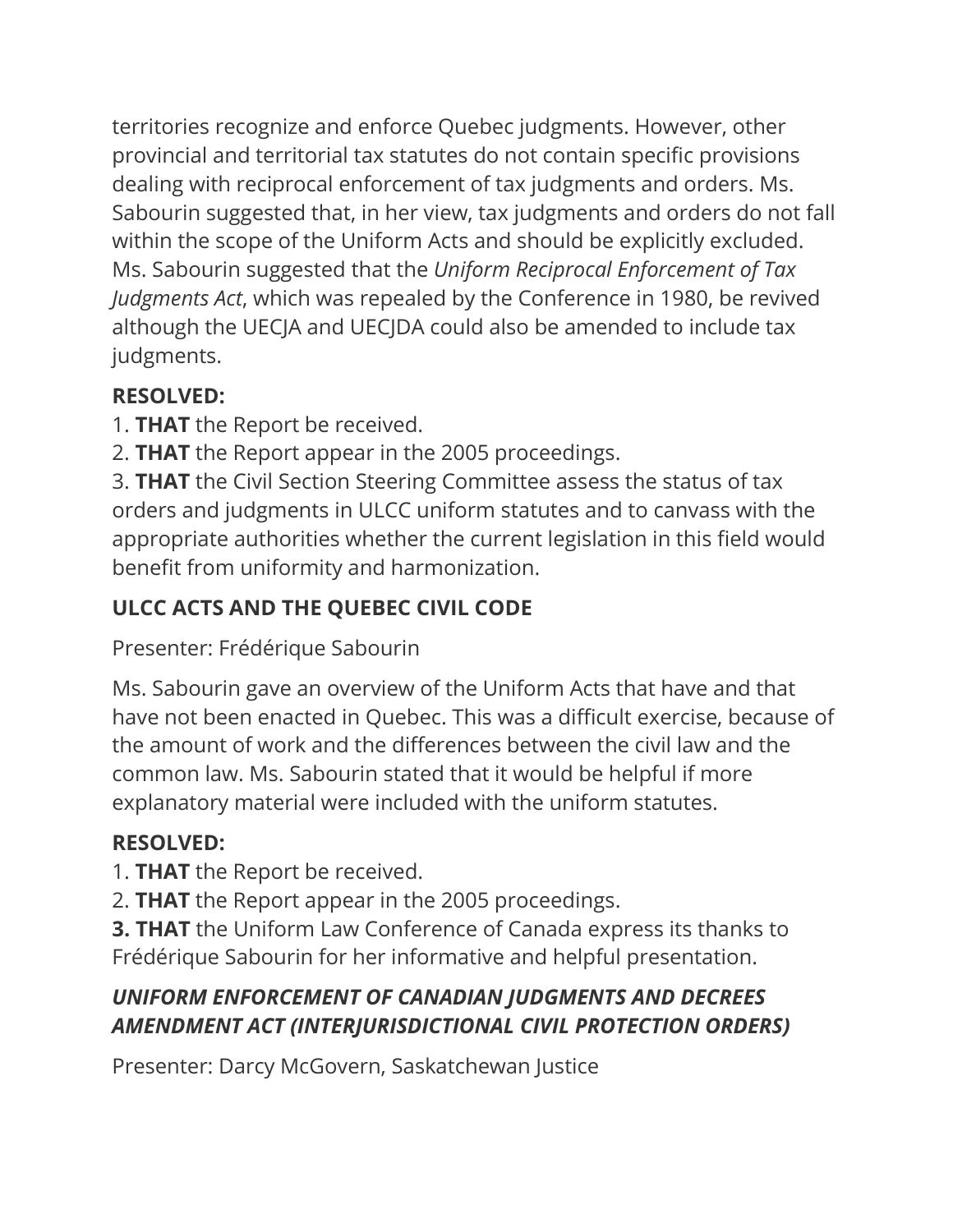Mr. McGovern reported on the work of the working group. The working group had the mandate to work with the Coordinating Committee of Senior Officials - Family Law to determine how to facilitate interjurisdictional recognition and enforcement of Canadian civil protection orders. The working group was faced with a choice of developing stand-alone legislation in this area or amending the *Uniform Enforcement of Canadian Judgments and Decrees Act* (UECJDA). The working group decided upon the latter approach.

Mr. McGovern reviewed the report and the recommendations. The key recommendation was for the establishment of a new Part III to the UECJDA that would define Canadian civil protection orders, deem these orders to be orders of the superior court in the enforcing jurisdiction, expressly provide that the orders can be enforced without having first been registered and protect law enforcement agencies from liability in enforcing such orders in good faith. A discussion followed focusing particularly on whether there needs to be a reference to a "purported civil protection order" in the liability provision.

#### **RESOLVED:**

- 1. **THAT** the Report be received.
- 2. **THAT** the Report appear in the 2005 proceedings.

3. **THAT** the amendments to the *Uniform Enforcement of Canadian Judgments and Decrees Act* be redrafted in accordance with the direction of the Conference and circulated to the jurisdictional representatives. Unless two or more objections are received by the Executive Director of the Conference by a date to be determined by the Steering Committee, but no later than November 30, 2005, the amendments to the uniform act should be taken as adopted and recommended to the jurisdictions for enactment.

#### **FEDERAL SECURITY INTERESTS ON RESERVES**

Presenter: Rod Wood, Professor, University of Alberta

Professor Wood, who is also a member of the Law Commission of Canada (LCC), told the ULCC about the LCC's project on federal security interests on reserves. According to him, the research project on security interests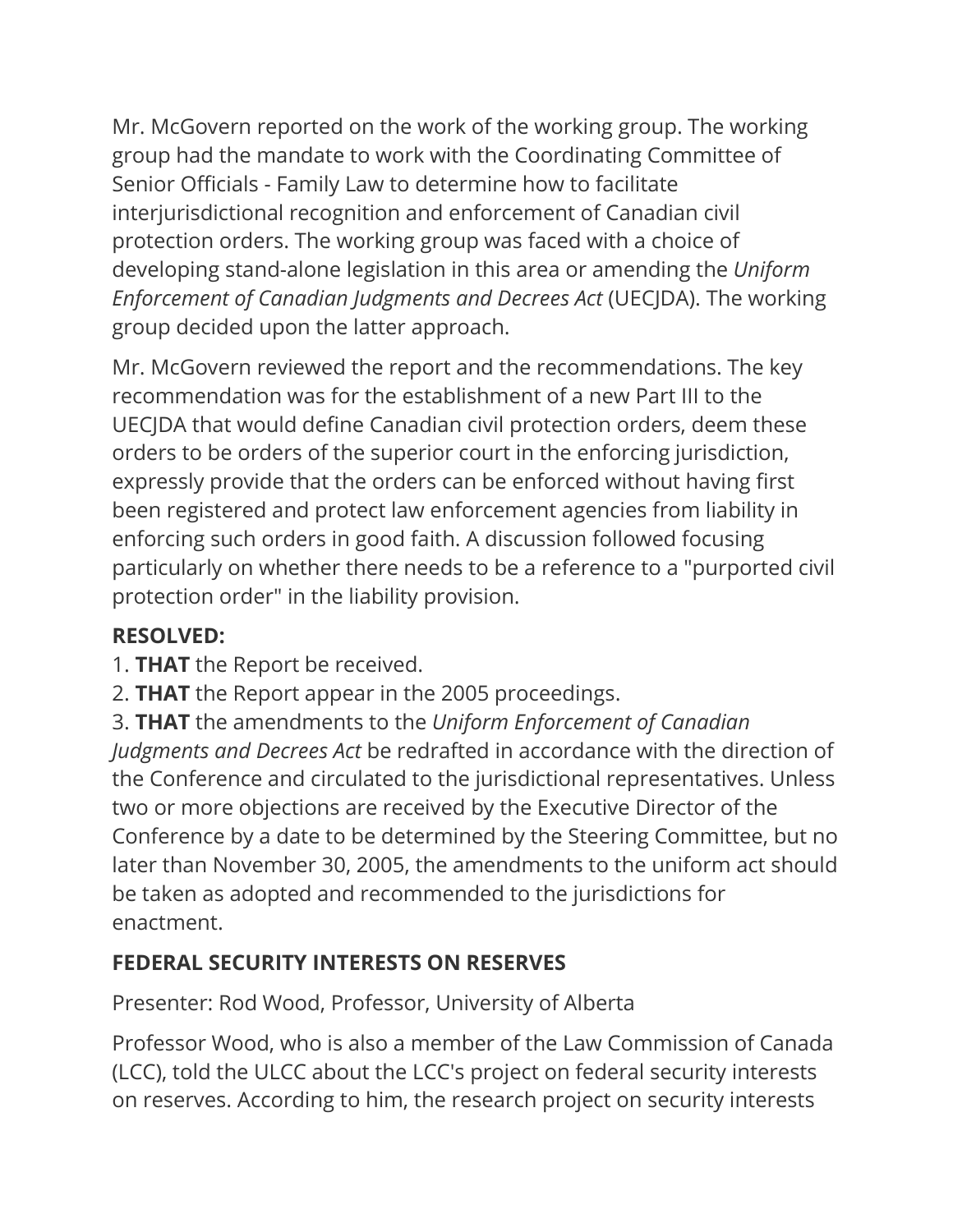and money judgments against First Nations property, which is still at the preliminary stage, is the third initiative by the LCC in the area of secured property law. The two other earlier initiatives focused on security interests in intellectual property and the *Bank Act* security.

He said the study was being undertaken as a result of significant effects that provisions of the *Indian Act* have on security held in respect of property on reserves. He noted that in general, with some exceptions, any legal process to enforce money judgments on property located on reserves is unenforceable, citing section 89 of the *Indian Act* that deals with restrictions on mortgage and seizure of property on reserves. The result is that conventional lending is largely frustrated by the legal régime created under the *Indian Act*.

The presenter said that in a bid to get around the protectionist provisions of the *Indian Act*, financing bodies have developed a number of creative financing methods in respect of property on reserves. He said the LCC would hope through the study to get a better understanding of how these financing methods work by assessing their viability and efficiency. The LCC will report on the progress of the project at the 2006 ULCC.

**RESOLVED:** 1. **THAT** the Report be received.

2. **THAT** the Report appear in the 2005 proceedings.

## **PERSONAL PROPERTY SECURITY ACT**

Presenter: Rod Wood, Professor, University of Alberta

On the issue of reform of the personal property security legislation, Professor Wood called on the federal government, provinces and territories to act on the recommendations contained in the 2002-03 Report of the Working Group on Reform of Canadian Secured Transactions Law that dealt with five areas: the bank security régime, harmonization of conflict of laws rules, purchase money security interests, anti-assignment clauses affecting accounts and chattel paper and security interests in licenses.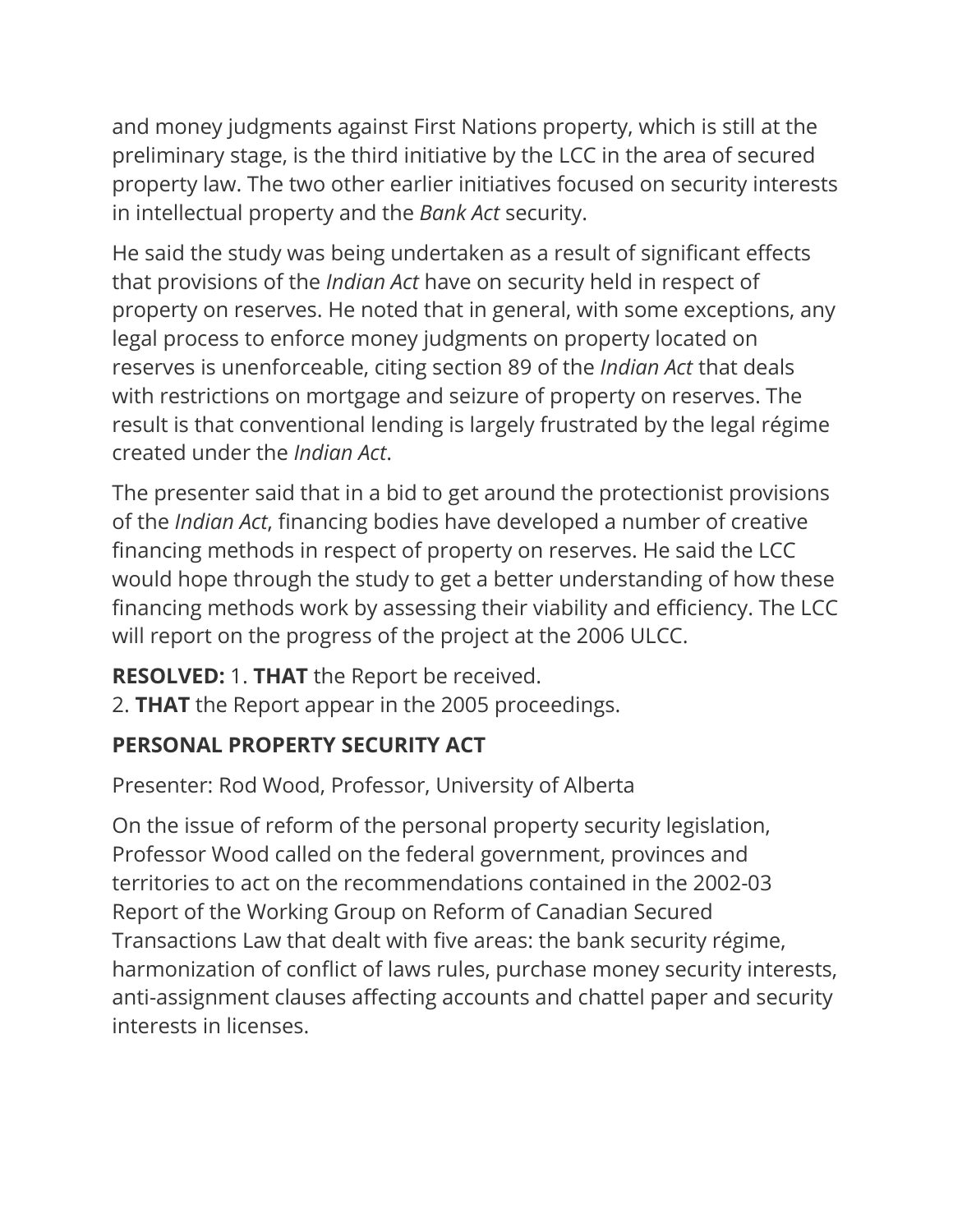#### **RESOLVED:**

- 1. **THAT** the Report be received.
- 2. **THAT** the Report appear in the 2005 proceedings

#### *UN CONVENTION ON THE ASSIGNMENT OF RECEIVABLES IN INTERNATIONAL TRADE: PRE-IMPLEMENTATION REPORT*

Presenters: J. Michel Deschamps, Partner, McCarthy Tetrault, Montreal

Catherine Walsh, Professor, McGill University

Mr. Deschamps and Professor Walsh reviewed the UN *Convention on the Assignment of Receivables in International Trade* (2001), produced by the UN Commission on International Trade, to determine what approach Canadian jurisdictions should take in implementing the Convention and possible modifications that may need to be made to domestic laws.

The Convention seeks to eliminate the prevailing uncertainties in the legal effectiveness of international receivables financing transactions through the establishment of a set of uniform rules. The Convention applies to most types of contract-generated receivables, although certain types of assignments (such as "financial receivables") are excluded. The presenters analyzed the articles of the Convention and discussed possible amendments to the *Personal Property Security Acts* (PPSAs) of common law provinces and three territories and the *Civil Code of Quebec* (Civil Code).

To implement the Convention, the presenters recommended that the PPSAs and the Civil Code be amended to bring them in line with the Convention rule on anti-assignment clauses. In particular, the Ontario PPSA should be amended to recognize the effectiveness of an assignment of receivables as against the debtor, notwithstanding the presence of an anti-assignment clause in the original contract giving rise to the receivable.

They also recommended that the PPSAs and the Civil Code be amended to bring them in line with the choice of law régime in the Convention. According to them, these legislative changes are needed before the federal government can introduce implementing legislation.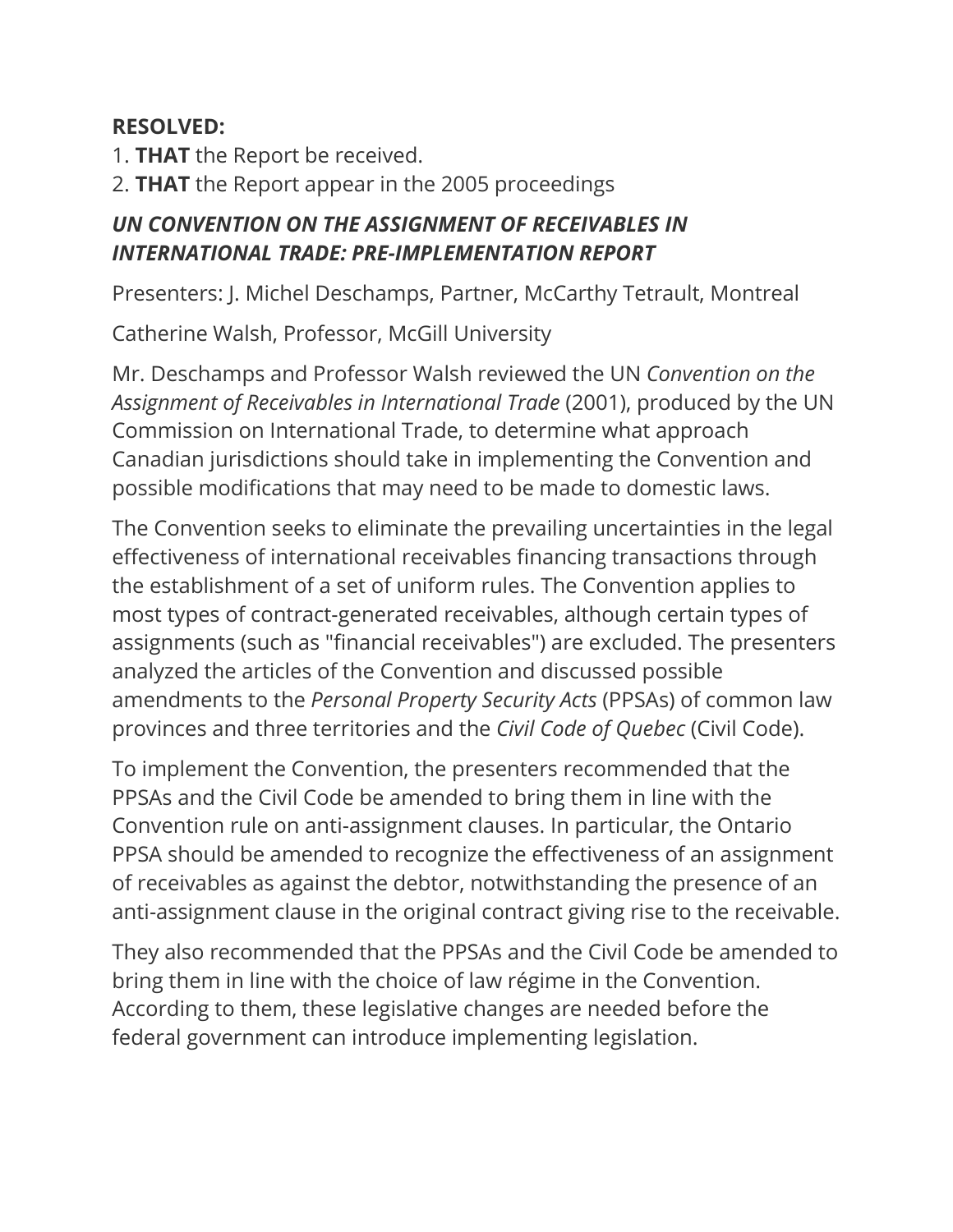The presenters concluded in their report that Canada and its provinces and territories are in a position to implement promptly and easily the Convention because the rules of the Convention are generally compatible with the assignment laws of Canada's legal systems.

#### **RESOLVED:**

- 1. **THAT** the Report be received.
- 2. **THAT** the Report appear in the 2005 proceedings.

3. **THAT** a Working Group be established and directed to prepare a uniform implementing Act and commentaries for consideration at the 2006 meeting.

#### **2002 HAGUE CONVENTION on the law applicable to certain rights in respect of securities held with an intermediary (HAGUE SECURITIES CONVENTION)**

Presenter: Manon Dostie, Justice Canada

Ms. Dostie spoke about efforts to establish a working group to draft legislation implementing the Hague *Convention on the Law Applicable to Certain Rights in Respect of Securities Held with an Intermediary*.

The Convention, which was adopted in 2002, will enable financial market participants in the global market to ascertain readily and unequivocally which law will govern the proprietary aspects of transfers and pledges of interests in respect of securities held through indirect holding systems. The Convention is intended to provide certainty on a limited but crucial aspect of such transactions.

According to Ms. Dostie, the working group, which will include members of the USTA Working Group, CSA Task Force, members of the Canadian delegation and FPT representatives, will begin deliberations in October with a view of producing a draft uniform statute for discussion and adoption at the 2006 or 2007 annual meeting of the ULCC.

An inter-provincial government group is currently working through the *Uniform Securities Transfer Act* (USTA) with the assistance of Eric Spink on behalf of the CSA Task Force. The following provinces are represented in the group: British Columbia, Alberta, Saskatchewan, Manitoba, Ontario,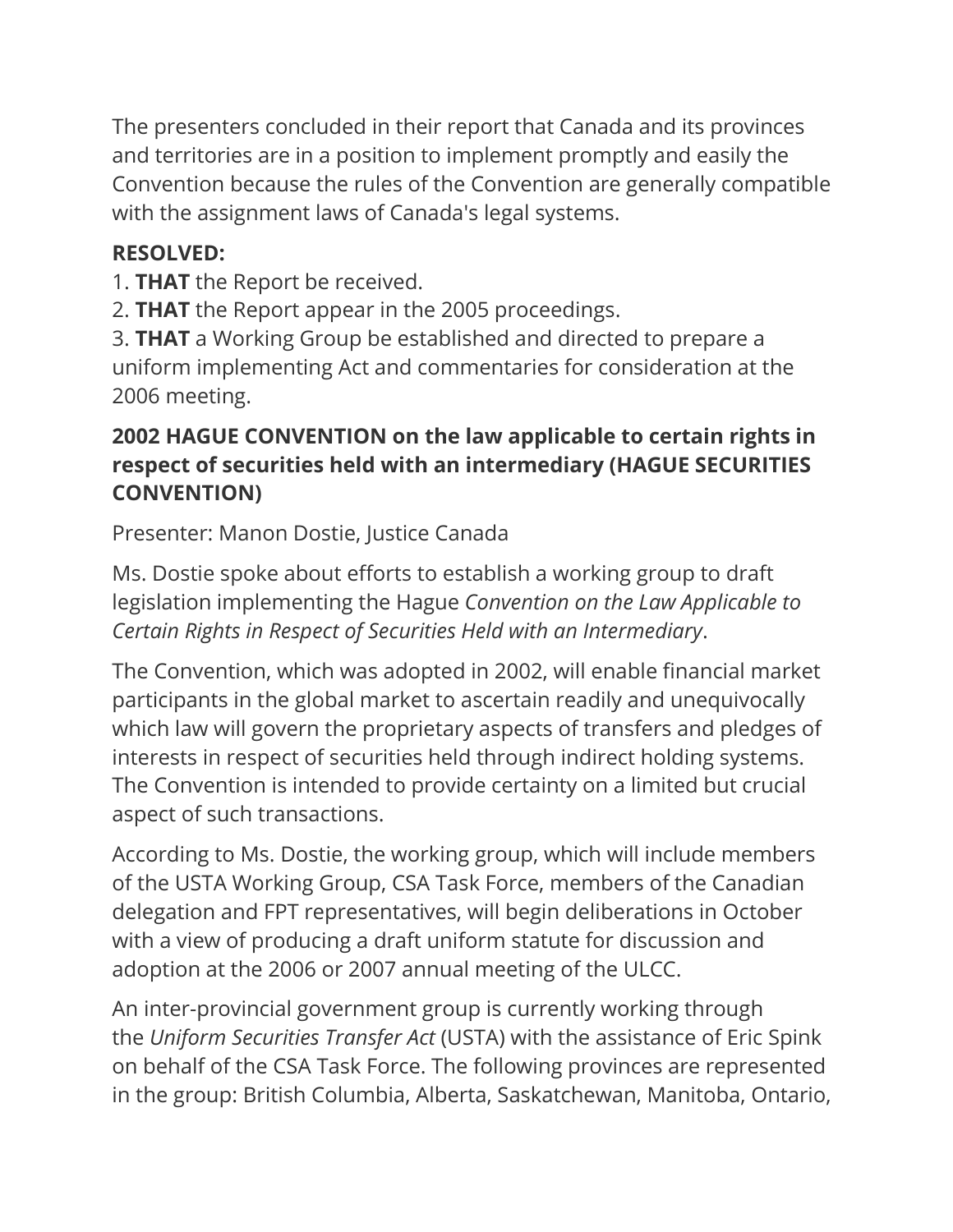Quebec, New Brunswick, Nova Scotia and Newfoundland and Labrador. The group is undertaking a detailed review of the draft USTA to identify and address any drafting issues that might be obstacles to uniform implementation.

## **RESOLVED:**

1. **THAT** the Report be received.

2. **THAT** the Report appear in the 2005 proceedings.

3. **THAT** the Working Group continue and, if possible, prepare a uniform implementing act and commentaries for consideration at the 2006 meeting.

# *UNIFORM INTERNATIONAL COMMERCIAL MEDIATION ACT*

Presenters: Manon Dostie, Justice Canada

Peter Noonan, Justice Canada

Ms. Dostie gave an overview of the UNCITRAL Model Law on International Commercial Conciliation and the work of the working group. Ms. Dostie reviewed the Uniform Act and highlighted certain aspects of the Uniform Act that varied from the Model Law. Each jurisdiction, in enacting the Uniform Act will have to decide a number of issues including: whether to include a purpose clause; whether the Act should apply to domestic conciliation; and whether specific mediation systems should be exempted.

# **RESOLVED:**

1. **THAT** the Report be received.

2. **THAT** the Report appear in the 2005 proceedings.

3. **THAT** the *Uniform International Commercial Mediation Act* be adopted and recommended to the jurisdictions for enactment.

# **PRIVATE INTERNATIONAL LAW**

Presenter: Kathryn Sabo, Justice Canada

Ms. Sabo, who reviewed the activities of the Department of Justice in private international law, highlighted a number of priority areas for the federal government.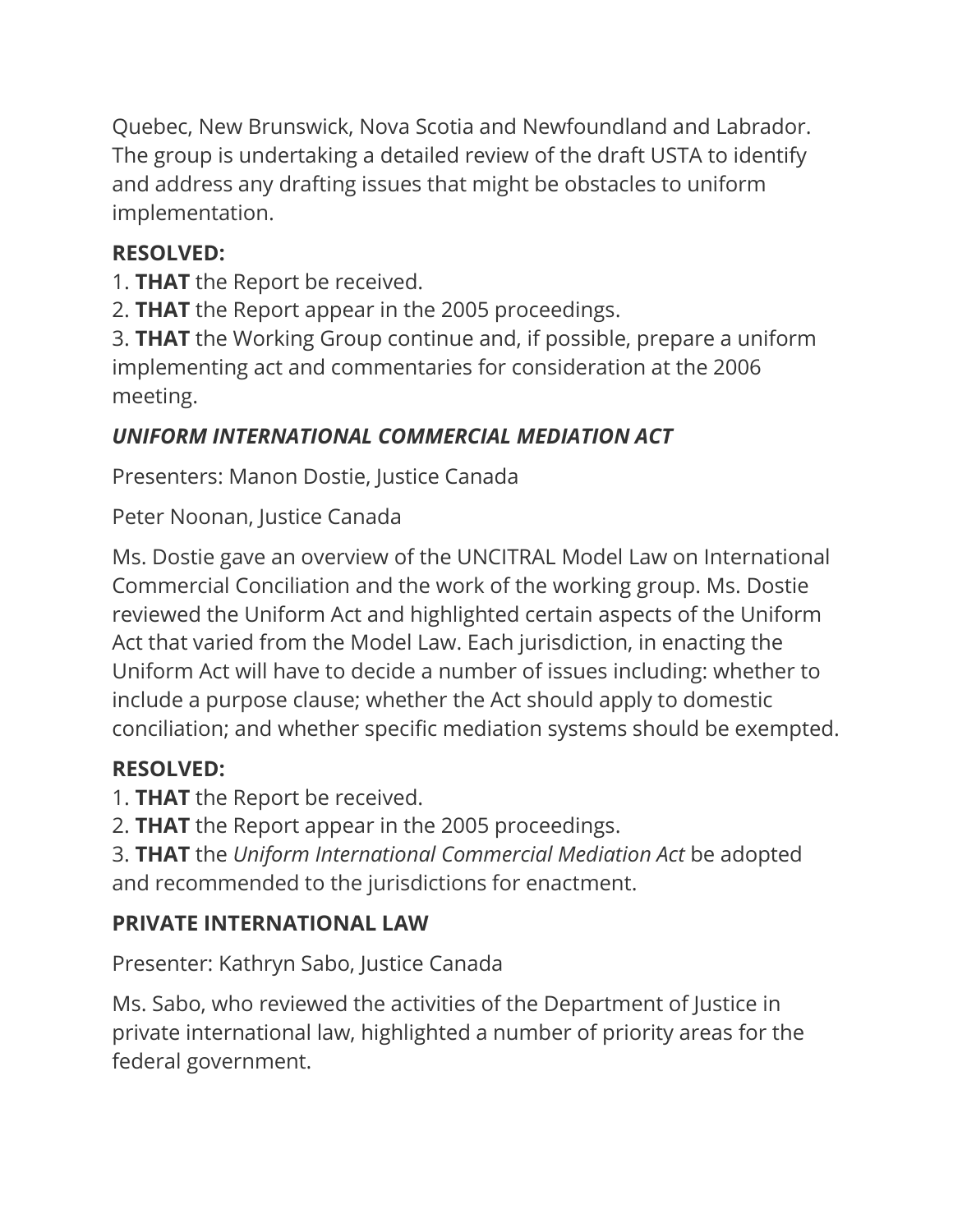One of the priorities is Canada's adoption of the World Bank *Convention on the Settlement of Investment Disputes between States and Nationals of other States* (ICSID Convention). Although 142 States have ratified the ICSID Convention including a majority of Canada's trading partners, only Ontario has passed legislation implementing the legislation. Canada is yet to ratify the Convention.

The federal government has been working to obtain the agreement of all provinces and territories to implement the ICSID Convention. It is hoped that if all Canadian jurisdictions could pass implementing legislation soon, Canada might be able to announce its ratification of the Convention at the May 2006 International Council for Commercial Arbitration Congress in Montreal. The ULCC adopted in 1997 a Uniform Act for the implementation of the ICSID Convention.

Other priorities include the Unidroit *Convention on International Interests in Mobile Equipment and Aircraft Protocol* and the *Hague Convention on the Choice of Court Agreements*. With respect to the former, the ULCC adopted a uniform implementing act in 2002. The federal government will continue to urge provinces and territories to consider adopting legislation to implement the Convention and the Aircraft Protocol. Legislation implementing the Convention and the Aircraft Protocol has been adopted at the federal level and in Nova Scotia and Ontario.

The *Convention on the Choice of Court Agreements* sets rules for when a court must take jurisdiction or refuse to do so where commercial parties have entered into an exclusive choice of court agreement. Ms. Sabo pointed out that although it is limited in scope, the frequency of choice of court agreements in commercial matters could make the Convention a useful tool for commercial parties doing business across borders.

According to her, the federal government would prepare a preimplementation report, determine interest in Canada and consider preparation of uniform implementing legislation.

#### **RESOLVED:**

- 1. **THAT** the Report be received.
- 2. **THAT** the Report appear in the 2005 proceedings.